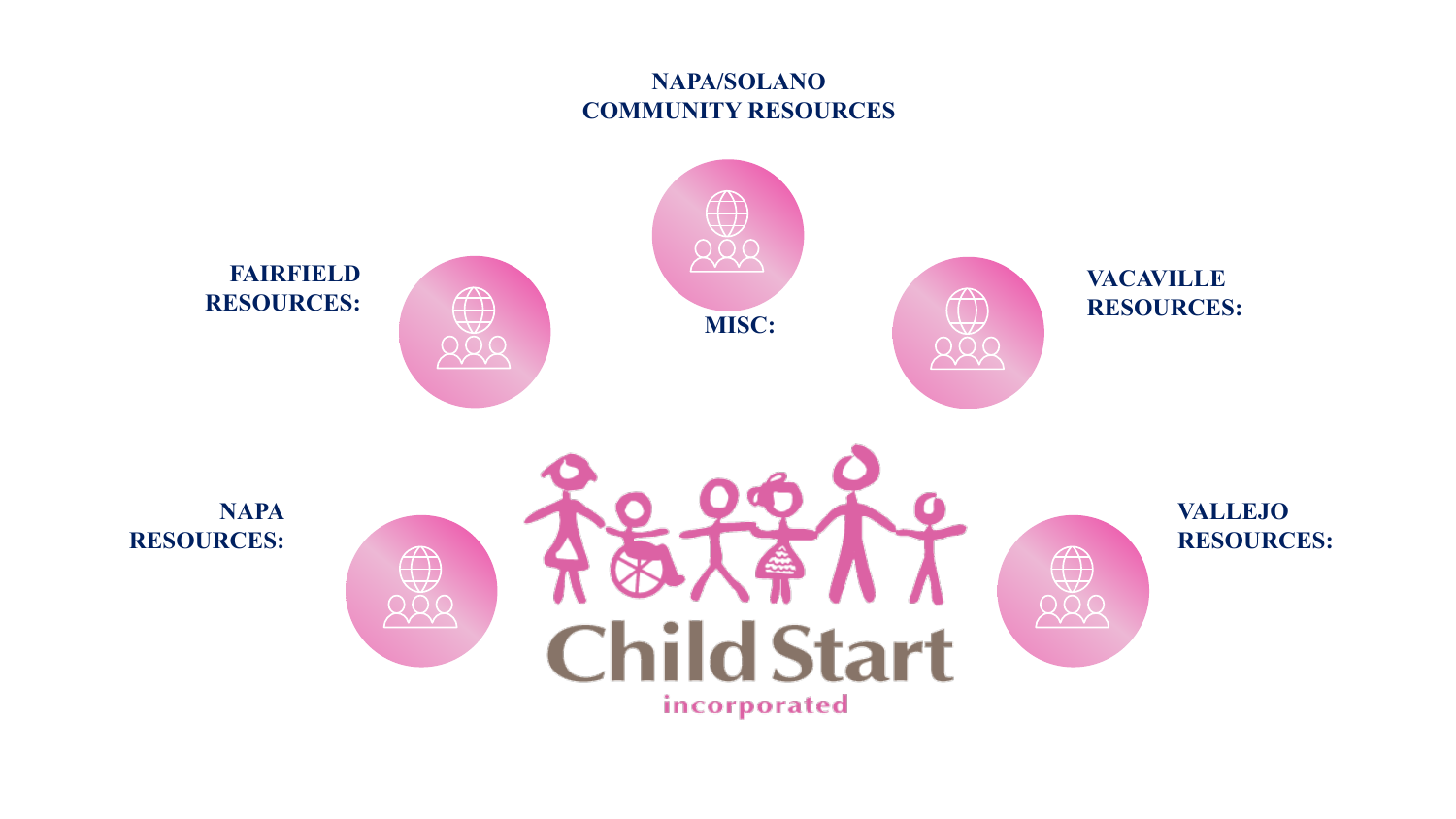# **Food**

- **Feeding it Forward**  Provides a comprehensive list of food distribution sites in Napa County English: [click here](https://fifnv.org/wp-content/uploads/FoodResources.pdf) Spanish: [click here](https://fifnv.org/wp-content/uploads/FoodResources_Spanish.pdf)
- For food pick up for children under 18 go to **[NVUSD](https://nvusd-ca.schoolloop.com/nosh)** for current locations.
- **Meals on Wheels** is delivering meals to seniors, visit their [website](http://canv.org/food-nutrition/meals-on-wheels-for-seniors/).
- **Food Banks** that are currently open please [click here](https://canv.org/emergency-food-pantry/) for Napa and American Canyon.
- [Neighborhood Lunch \(Grab and G](https://napa.salvationarmy.org/)o pick up at the **Salvation Army.**
- **Full Cart** is delivering food to those that cannot afford to at this time.
- **[Raley's](https://www.raleys.com/senior-essentials-bag/?fbclid=IwAR2dTLVfVCbNwSL0Y37RwA1w5DFEfry5UQB4PAGgXn627Z7bOerSBlff2rg)** is offering essential food brown bags.

**BACK**

# **NAPA RESOURCES**

#### **Transportation**

• **[Napa Valley Transportation](https://vcommute.org/public-transit) Authority** has posted updated information on the Napa County Transit System. Regulations and routes have changed so make sure you check out the website. To check out the routes go to [VINE Transit](https://vinetransit.com/).



#### **Employment**

- For unemployment please go to the [EDD website](https://edd.ca.gov/about_edd/coronavirus-2019.htm)!
- **OnwardCA Coalition**, get California workers displaced by COVID-19 essential life services and back to work as quickly as possible. [Click here](https://onwardca.org/)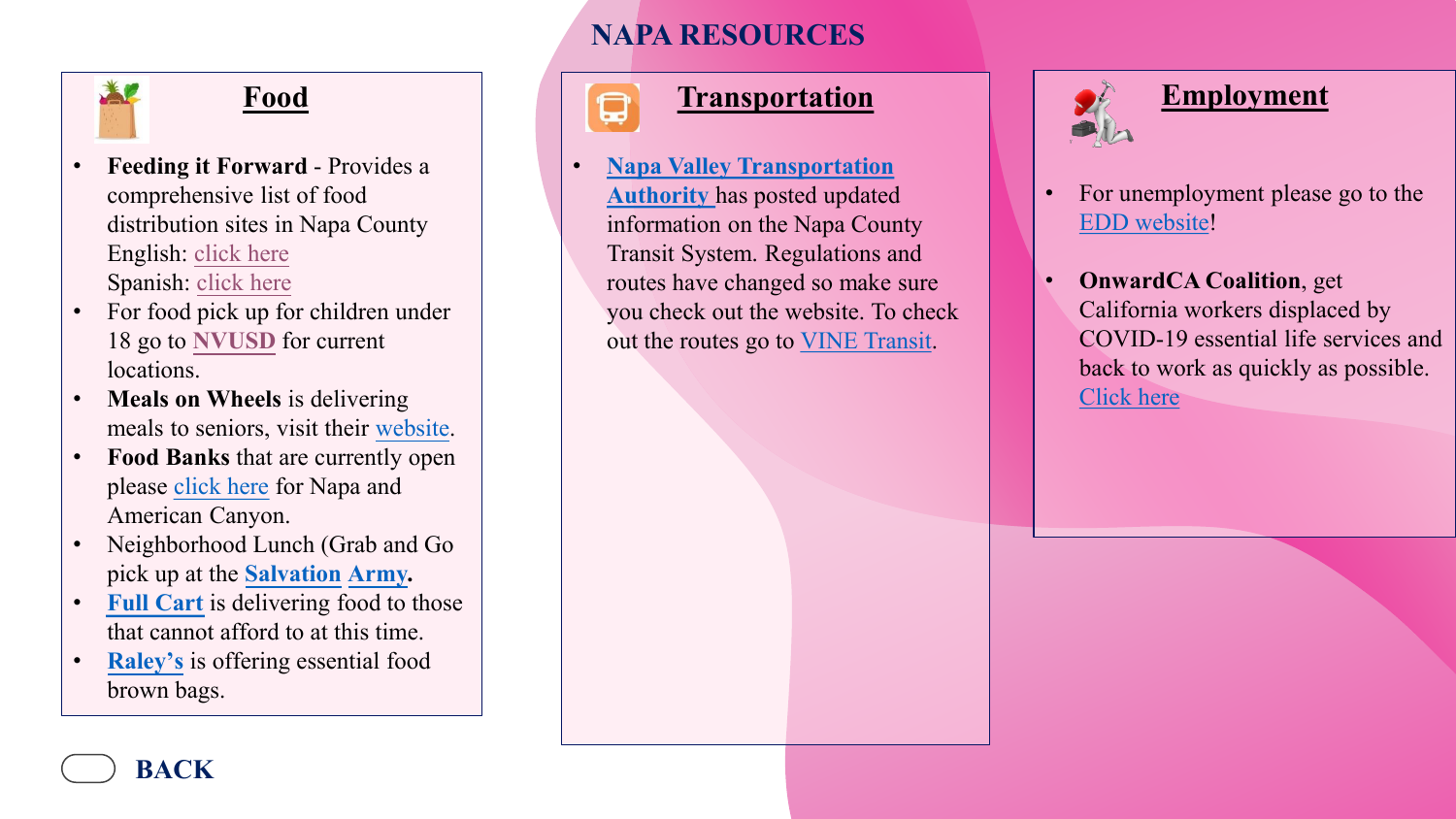

# **Food**

- **Salvation Army- Emergency Food**, please call (707)439-7980.
- [Check out the Food Bank](https://www.foodbankccs.org/about/our-programs/) website for fresh produce pick up locations.
- [Check out the Kroc Center](https://gokroc.org/kroc-suisun-city/find-help) Website for food pick up locations.
- Full Cart is delivering food to [those that cannot afford to](https://fullcart.org/good-deeds-apply/) at this time.
- Raley's [is offering essentia](https://www.raleys.com/news/senior-essentials-bags/)l food brown bags.

# **FAIRFIELD RESOURCES**

# **Transportation**

- **Fast Transit** is open but routes have changed please [click here f](https://fasttransit.org/service-advisory/)or up to date information.
- **Solano Mobility** and **Lyft** have joined to give you 80% [off your commute, sign up](https://www.solanomobility.org/commuter-programs/) here!
- **SolTrans** is also operating but routes have changed. Stay up to date [here!](https://soltrans.org/covid-19/)
- **Fairfield and Suisun Transit** additional services and local reduced fares for taxi riders. [Click here](https://fasttransit.org/)
- **Dixon Ready-Ride** information regarding intercity trip [click here](https://www.ci.dixon.ca.us/235/Transit)



- For unemployment please go to the [EDD website!](https://edd.ca.gov/about_edd/coronavirus-2019.htm)
- **OnwardCA Coalition**, is an initiative of companies, foundations, and humans to get California workers displaced by COVID-19 essential life services and back to work as quickly as possible. [Click here](https://onwardca.org/)

**BACK**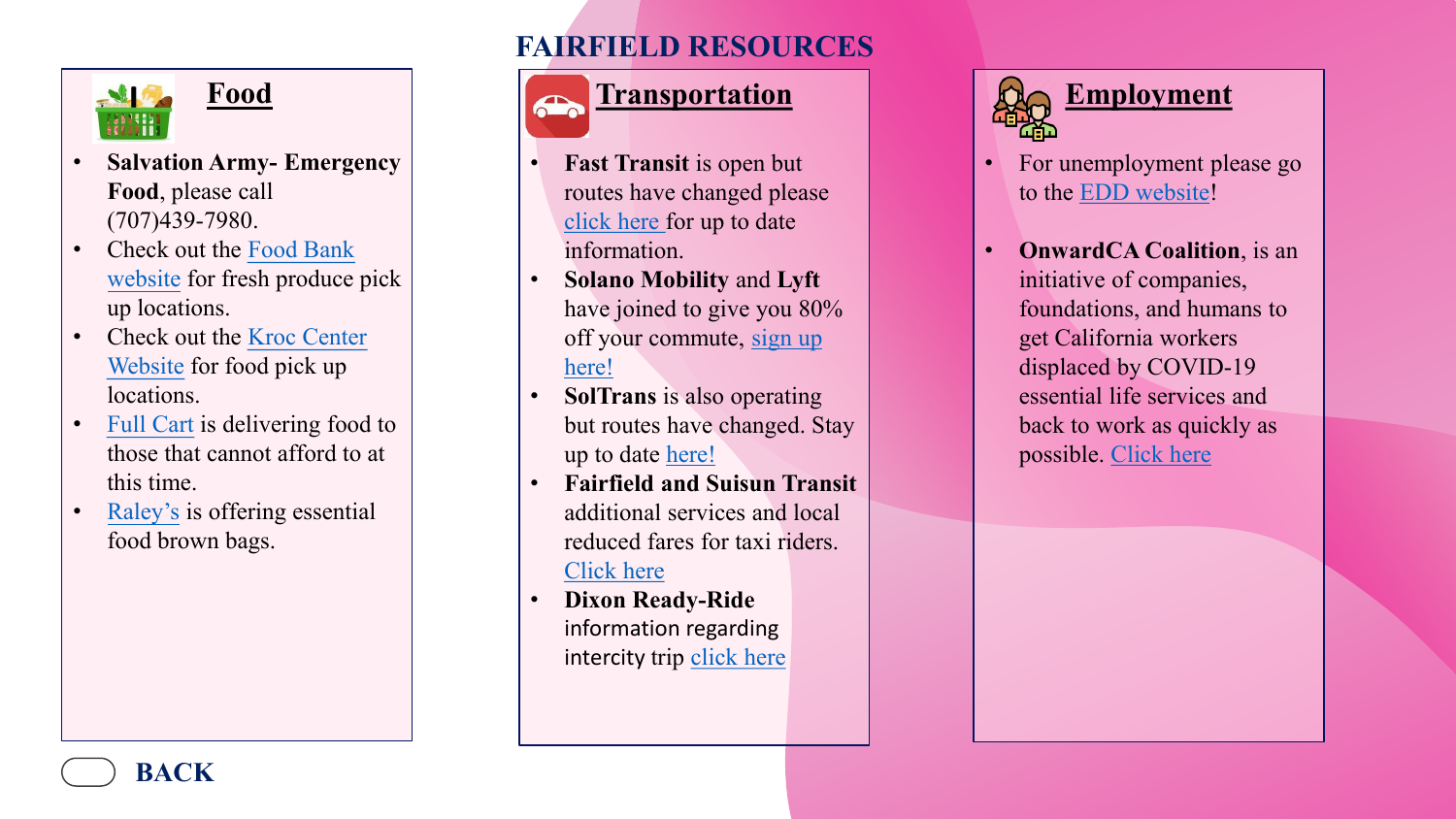# **VACAVILLE RESOURCES**



# **Food**

- Go to the Vacaville Unified [School District Website for](https://www.vacavilleusd.org/pf4/cms2/view_page?d=x&group_id=1516177894057&vdid=i11d2i3fxmm9pu)  up to date locations for Lunch pick up for children under 18.
- [Check out the Food Bank](https://www.foodbankccs.org/get-help/foodbycity/get-food-vacaville.html) website for up to date pick up locations.
- [Full Cart](https://fullcart.org/good-deeds-apply/) application. delivering food to those that cannot afford to at this time.
- [The Vacaville Storehouse](http://vacavillestorehouse.org/)  gives free food to those in need.
- [Raley's](https://www.raleys.com/senior-essentials-bag/?fbclid=IwAR2dTLVfVCbNwSL0Y37RwA1w5DFEfry5UQB4PAGgXn627Z7bOerSBlff2rg) is offering essential food brown bags

# **Transportation**

- [City Coach](http://www.citycoach.com/?fbclid=IwAR1TDodG7VUf6joBOQsf1czb3cYe1J3EikEcMyoXk2vru1fFNMbwLL1YSkE) is operating but times and routes have changed.
- Fast Transit is open but routes have changed please [click here f](https://fasttransit.org/service-advisory/)or up to date information.



- For unemployment please go to the [EDD website](https://edd.ca.gov/about_edd/coronavirus-2019.htm)!
- **OnwardCA Coalition**, is an initiative of companies, foundations, and humans to get California workers displaced by COVID-19 essential life services and back to work as quickly as possible. [Click here](https://onwardca.org/)

**BACK**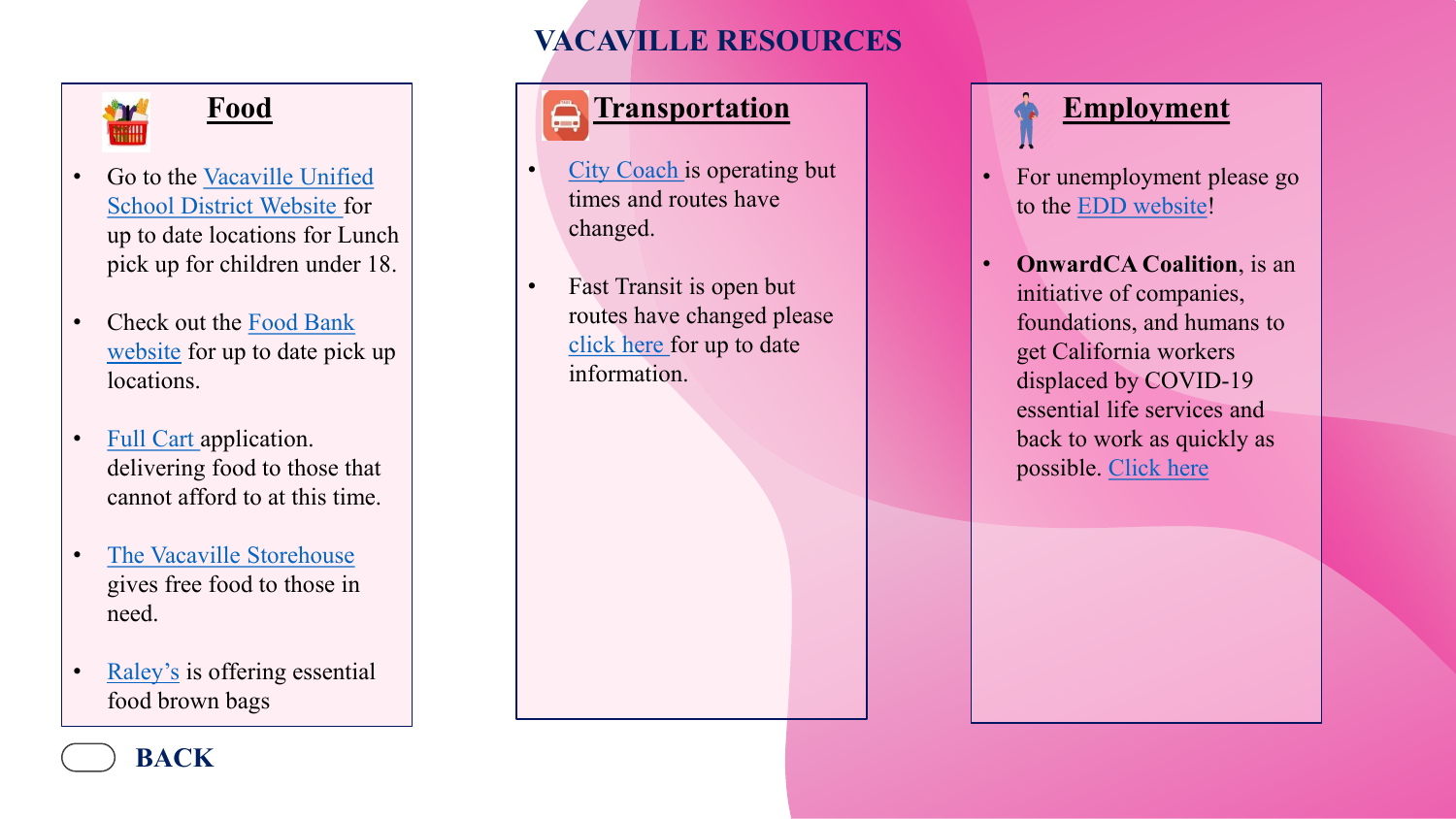

# **Food**

- Go to Vallejo Unified School District for the up to date locations for free lunch children under 18.
- Check out the [Food Bank t](https://www.foodbankccs.org/get-help/foodbycity/get-food-vallejo.html)o see location for fresh produce.
- [Full Cart](https://fullcart.org/good-deeds-apply/) is delivering food to those that cannot afford to at this time.

**BACK**

# **VALLEJO RESOURCES**

# **Transportation**

- Reduced schedule for those using the **Ferry**, check schedule [here!](https://sanfranciscobayferry.com/news/shelter)
- **SolTrans** is also operating but routes have changed. Stay up to date [here!](https://soltrans.org/covid-19/)



- For unemployment please go to the [EDD website!](https://edd.ca.gov/about_edd/coronavirus-2019.htm)
- **OnwardCA Coalition**, is an initiative of companies, foundations, and humans to get California workers displaced by COVID-19 essential life services and back to work as quickly as possible. [Click here](https://onwardca.org/)